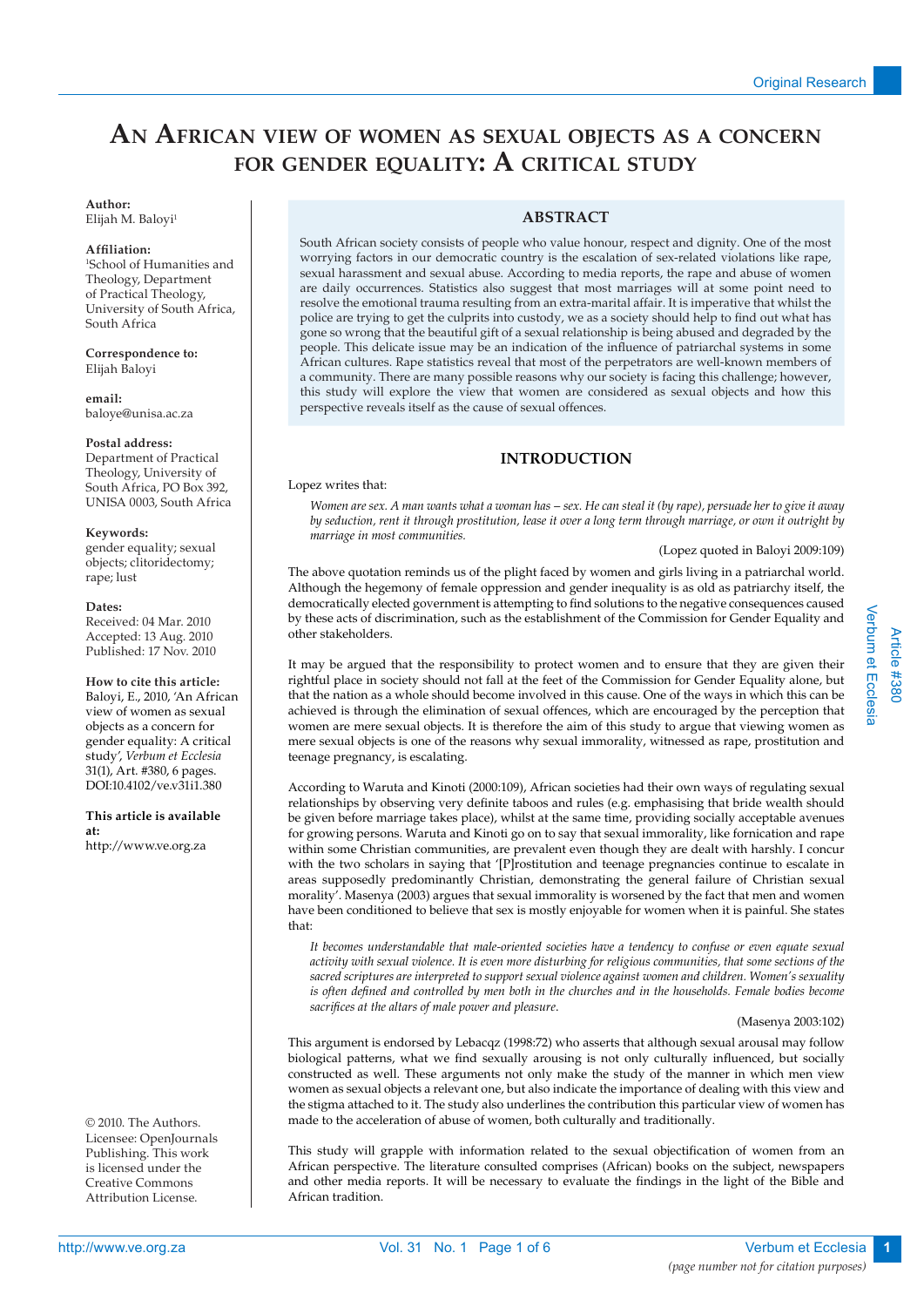# **PROBLEM STATEMENT AND RELEVANCE OF THE STUDY**

Groothuis is of the opinion that '[N]ow more than ever, a woman is a pawn in a man's world, a sex object whose use is dictated by the male rules of the sexual game' (Groothuis 1994:77). Our media (newspapers, radio stations, TV and other means of media) indicate that sexual immorality is one of the fastest growing misdeeds in South Africa. The Commission on Gender Equality (CGE), for instance, received many complaints from South African citizens about advertisements that portray women as sex objects (Mpumelelo 2005:8) and elicits concern from academic authors such as Elisabet Le Roux (2009:1). Le Roux mentions that the South African Broadcasting Corporation (SABC) should respect the allocated times for the screening of sexual matters, which can also be harmful to women and children; she argues that '[T]he South African government is making it clear that they believe that exposure of children to pornography is a growing and very worrying issue' (Le Roux  $2009:1$ ).

A report carried on SABC news made a mention of a 14-yearold girl who has been gang-raped by ten boys in Katlehong and that four boys had raped a girl with a video camera recording the incident in another area in the same municipal area. This introduces the reader to a problem wherein sexual immorality is instigated by lust and creates an unfortunate situation in the community. The Deputy Minister of Home Affairs, Malusi Gigaba, echoed a similar sentiment:

*There is a growing demand to protect children from sexual exploitation as well as from exposure to illicit material. It is important that we should try to accumulate as much information as possible about the crime of child pornography, the threat of technology to children as well as the exposure of pornography to women. We must not delude ourselves: staggering numbers of children in South Africa are at risk of being exposed to illicit material.*

#### (Gigaba 2008)

This quotation indicates that our government is not only concerned by the viewing of women as sexual objects, but it is also becoming more involved in trying to fight this view of women.

Masenya (2005:188) holds the opinion that 1 Corinthians 7 is usually cited to remind women that they must always be available for the sexual gratification of their spouses. Manala (2005:901) says that gender insensitivity towards and oppression of women and children manifest in various forms of abuse, including cruel acts of sexual violence in many South African communities. These views opened my mind to reflect on how patriarchy naturalises and eroticises female violence, a situation that is reinforced and perpetuated by the African patriarchal system and andro-centric biblical interpretations common in our cultural settings. The violation of women's bodies in African tradition is a cause for great concern, especially when contemporary society is striving to retain its dignity and honour.

African cultures not only endorse the view that women should be regarded as objects of sexual fulfilment, but also encourage men to see women in this light and can be witnessed in the way children are raised, through the treatment women receive and the rituals performed in the community (Baloyi 2009:115). Some men see women as sexual objects and even force them to have sexual intercourse to get jobs whilst other women are exploited sexually for job promotions. In one case study an account is given of a marriage that was dissolved after the husband found out that his wife was involved in sexual intercourse with the company manager as a condition for employment (Baloyi 2009:117).

King (1989:28) says that sexism refers to any kind of subordination or the devaluation of a person or group solely on the grounds of sex. It is the aim of this article to highlight the fact that women are being devalued by being viewed by some men as mere sex objects. The growing statistics on people with HIV or AIDS is a reflection of where we fall short in critically evaluating the view of women as sexual objects in this respect**.** Despite all this, one may ask how women can be abused sexually as objects when God allowed marriages (in which sexual intercourse is not only permitted, but also important) to take place? When reading on how men see women as sex objects, one has to agree with Louw (2009:103), who says that we cannot separate sexuality from selfesteem, communication and love.

Mbiti (1991:135) states that although it is often difficult for parents to impart sexual knowledge to children, girls are 'better off' in this respect than boys, because they spend more time with their mothers and with older women than boys do. The fact that many men expect women to respond to their immediate need for sex is another reflection of the fact that the status of women has been reduced and lowered to that of mere sex objects (Baloyi 2009:108).

# **THE VIEW OF WOMAN AS AN OBJECT FOR MAN**

# **Women as seen in the wrong light**

Groothuis (1994) writes that:

*Feminists who advocate sexual freedom for women as well as men are simply playing into the hands of those men who seek irresponsible sex with any woman who is momentarily desirable. Now, women are still sex objects, they are simply more available than they used to be.*

#### (Groothuis 1994:76)

This statement not only indicates to what extent women are becoming sexual objects but also serves as a justification for my study which contends that men's view of women as sexual objects is a cause for concern for the morality of African people in this country.

The context within which the issue at stake will be discussed is an African situation where male domination and superiority along with female submission and inferiority are perpetuated by patriarchy. It is within this context that systemic violence is not only naturalised, but also normalised. Even if some women may not have experienced the violation of their bodies by men in one way or another, women and girl children live with this fear for their entire lives, for the sake of the system (Masenya 2003:99). The gist of the matter is that in traditional African society, women were looked upon as perpetually dependent beings who always had to be directed and protected by men. They are *objects* of use, abuse and exploitation and a source of wealth to men, who consider them personal property (Mugambi & Magesa 1990:61).

African people did not discuss issues related to sex openly, which does not necessarily mean that they disliked it, but it was taboo to talk about it openly because this was regarded as bedroom talk. In support of this view, Mugambi and Magesa (1990) say:

*In African traditional society, it was taboo for a parent and a child to talk about sex and other related issues, but times are changing and this attitude should also change accordingl*y.

#### (Mugambi & Magesa 1990:78)

Marriage, according to African thinking, is the only channel for full sexual expression. Seeing as sex is considered 'normal' only within the context of marriage, men who experience a desire for sex, need a permanent partner for full expression of this desire. The reason for this is that, whilst sex is possible without marriage, it would be sex without meaning (Kimathi 1994:44). Sex and marriage in an African context are inseparable. For this reason, marriage and procreation were never left to the individual in traditional African society, but the intervention of

Verbum et Ecclesia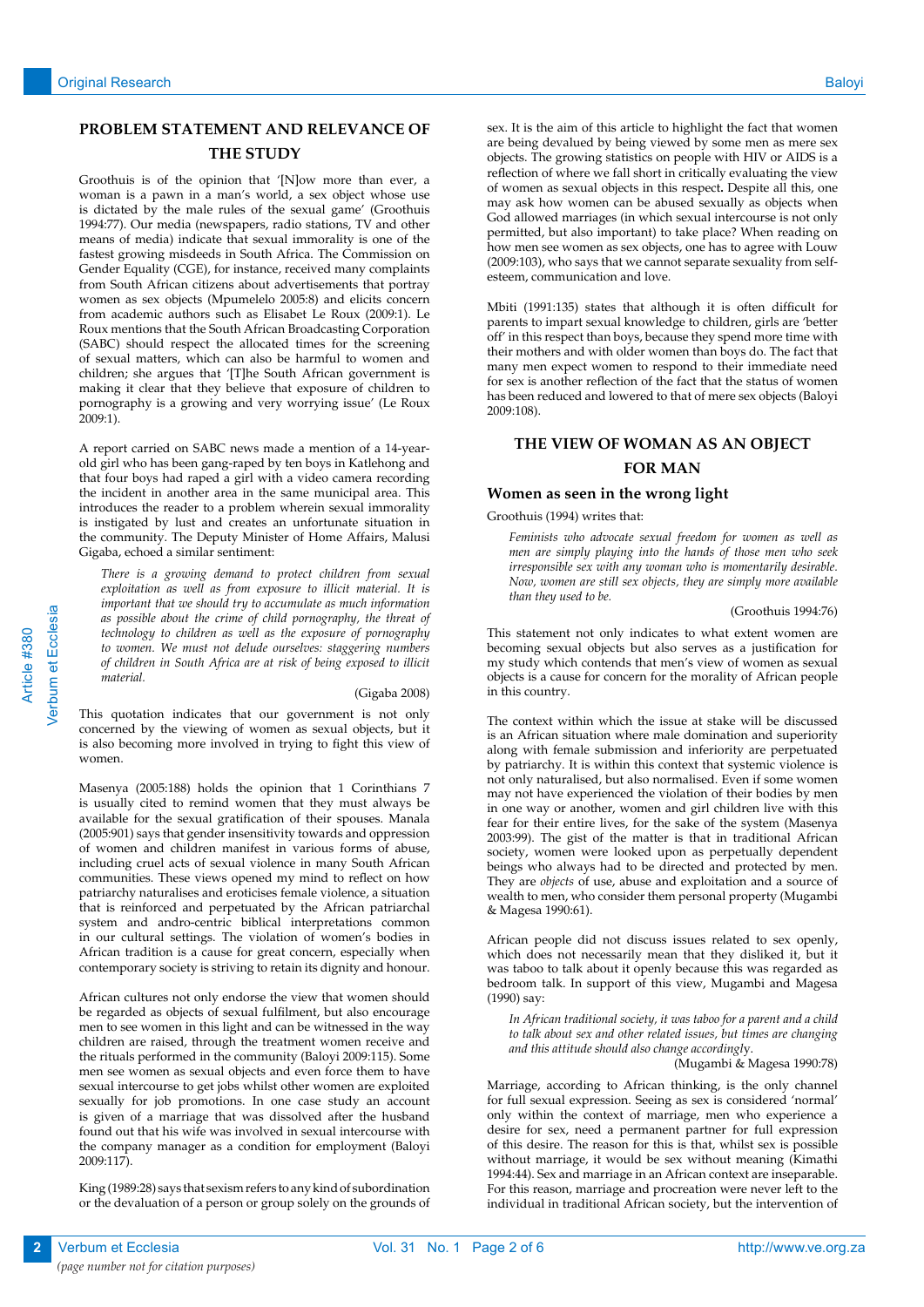family clans in married life was always common because the family would expect to see children born. This naturally had either direct or indirect consequences for the sexual life of the couple (Waruta & Kinoti 2000:114).

According to Kimathi (1994:14), Trobisch described an unmarried African woman as a garden without an owner. A man is compared to a gardener, for he claims the garden and sows his seed. Whilst one man can have several gardens, a garden can have only one owner. This clearly indicates that men are regarded as subjects whilst women are perceived as passive objects. The issue of sowing the seed is used to interpret the question of bearing children, which is closely related to sexual intercourse, because man is portrayed as the active participant who plants the seed whilst the woman is portrayed passive recipient. This portrait corresponds to the one in the Code Napoleon, as quoted by Groothuis (1994):

*Woman is given to man to bear children, she is therefore his property, as the tree is the gardener's. Before twentieth century studies in biology informed men otherwise, the widespread conviction which served patriarchal purposes well, was that a woman's role in reproduction was merely to provide very good soil in which the male seed could be planted. The male is assumed to possess a sort of generic human identity, whereas the female has more of a sexual identity (probably because her primary function is seen to be her role in sexual reproduction).*

#### (Groothuis 1994:33)

This attitude projects women as passive recipients of men, which, in turn, makes them direct objects of men. According to Kimathi (1994:14), this concept illustrates why men are judged more leniently for the sin of adultery than women. That is why Masenya (2003:102) argues that male privilege, reinforced by systemic patriarchal structures, enables males to take delight in the violation of females.

In order to emphasise that many men view women as sexual objects, Trobisch states the following:

*A boy whose first stirrings of sexual arousal came in the context of seeing women's underwear may thereafter call up the image of woman's underwear whenever he wants to re-evoke the original rush and in order to aid masturbation.*

## (Baloyi 2009:115)

Readers should also understand that in African tradition, sexual intercourse was not expected to be a long-life practice for women. When a woman enters menopause, she is no longer considered suitable to have sex. The husband, on the other hand, could get a younger woman as second wife for the purpose of sexual intercourse, if he so wished. Kyomo and Selvan (2004) assert that:

*In many ethnic groups there is an understanding that a woman is not allowed to have sexual intercourse after the menopause. It is believed that as a first symptom that the stomach of the woman acting against the taboo (of having sexual intercourse after menopause) will grow bigger and bigger.*

#### (Kyomo & Selvan 2004:35–36)

The sole reason for barring women from sexual activities once menopause has occurred is that the main purpose behind engaging in sexual intercourse with women was to bear children. A woman was also prohibited from having intercourse as soon as her children bore children and she became a grandmother. According to Kofon (1992:158), seeing that marriage was mainly intended for childbearing, it was believed that when grandchildren were born, the grandmother would no longer be sexually active and hence she would be rested; the second wife would be married for sexual purposes.

One of the aims of African parents raising girls is that they will get married and have sexual intercourse with their husbands. The traditional rituals performed on the bodies of young girls assisted in teaching them how to behave sexually. Although some of these rituals were not common to every African tribe and considering the fact that some are no longer practiced, it is good to highlight these rituals to aid understanding in terms of the background of how African people orchestrated the perceived view of African females in history. One ritual is called clitoridectomy. Here the clitoris is removed and the vagina sewn up (infibulation) in order to prevent the girls from having sexual intercourse before marriage (Waruta & Kinoti 2000:142). Metuh (1987) writes as follows:

*During the first phase the girl undergoes clitoridectomy. After the wound is healed, the girl may be let out for two months, and then is readmitted for the second phase during which a full-scale fattening takes place. When the clitoris is cut, the fallen piece is dried and inserted into a dried fish and given to her future husband to eat. There was a belief that any husband who eats the excised part of the clitoris of his virgin wife would always love her and their marriage would last as long as they both lived. Clitoridectomy for the girl was also used to check her desire for other men, and make her faithful to her husband.*

#### (Metuh 1987:209)

This practice was performed on girls when they reached a certain maturity stage as an attempt to prevent them from performing sexual acts before they enter marriage. Clitoridectomy was not practiced by all African people, but for the sake of this study a mention of this practice will help to broaden the concept of viewing of women as objects.

# **The reasons for seeing women as objects**

The reason for practising clitoridectomy is that the assumption exists that girls should still be virgins when they marry. According to the practitioners, performing a clitoridectomy would ensure that a girl is still a virgin seeing that her vagina would be sewn until the day of her marriage. This was another way of teaching virgins how they are supposed to please their husbands sexually when they are married. For this reason, if a girl was found to be a virgin in her wedding day, there was great rejoicing and she was praised together with her family. According to traditional African society, the point was that one should not play about with those parts of the body designated for child bearing purposes until the appropriate arrangements have been made for a marriage to take place and to be consummated. Sexual organs were and still are regarded as gates of life and should be respected as such (Mbiti 1990:146). On the other hand, if the girl was found to have lost her virginity, it was regarded as a serious matter. In certain cases, African girls were killed, whilst in less severe cases, marriages were dissolved and marriage goods were returned (Mbiti 1991: 110). In the South African context, some African girls were mocked whilst others were returned home when it was found that they were no longer virgins on their wedding day (Baloyi 2001:64).

During the sewing up of the vagina, a small opening is left for urination and it was only after the wedding ceremony that an operation was performed and the vagina cut open again so that the girl can have sexual intercourse with her husband (Thiam 1986:57-58). This is further evidence that society saw women as sexual objects and prepared girls to save their vagina for their prospective husbands. According to Baloyi (2009:120) the sole purpose of a woman is to be there for the man, for the purpose of sexual intercourse. This makes it clear that girls are dehumanised for virginity's sake whilst no one makes sure that men are virgins until they marry.

From these statements it is clear that some African societies saw women as sexual objects and prepared them to save their virginity for their husbands. This indicates that the sole purpose of a female, even when she was being raised, was to become a man's sexual object. In other words, many issues surrounding the raising of a daughter were aimed at making her sexually obedient to her husband (Baloyi 2009:120).

According to Mbiti (1990:143), there are areas where sex is used as an expression of hospitality. It was understood to be an issue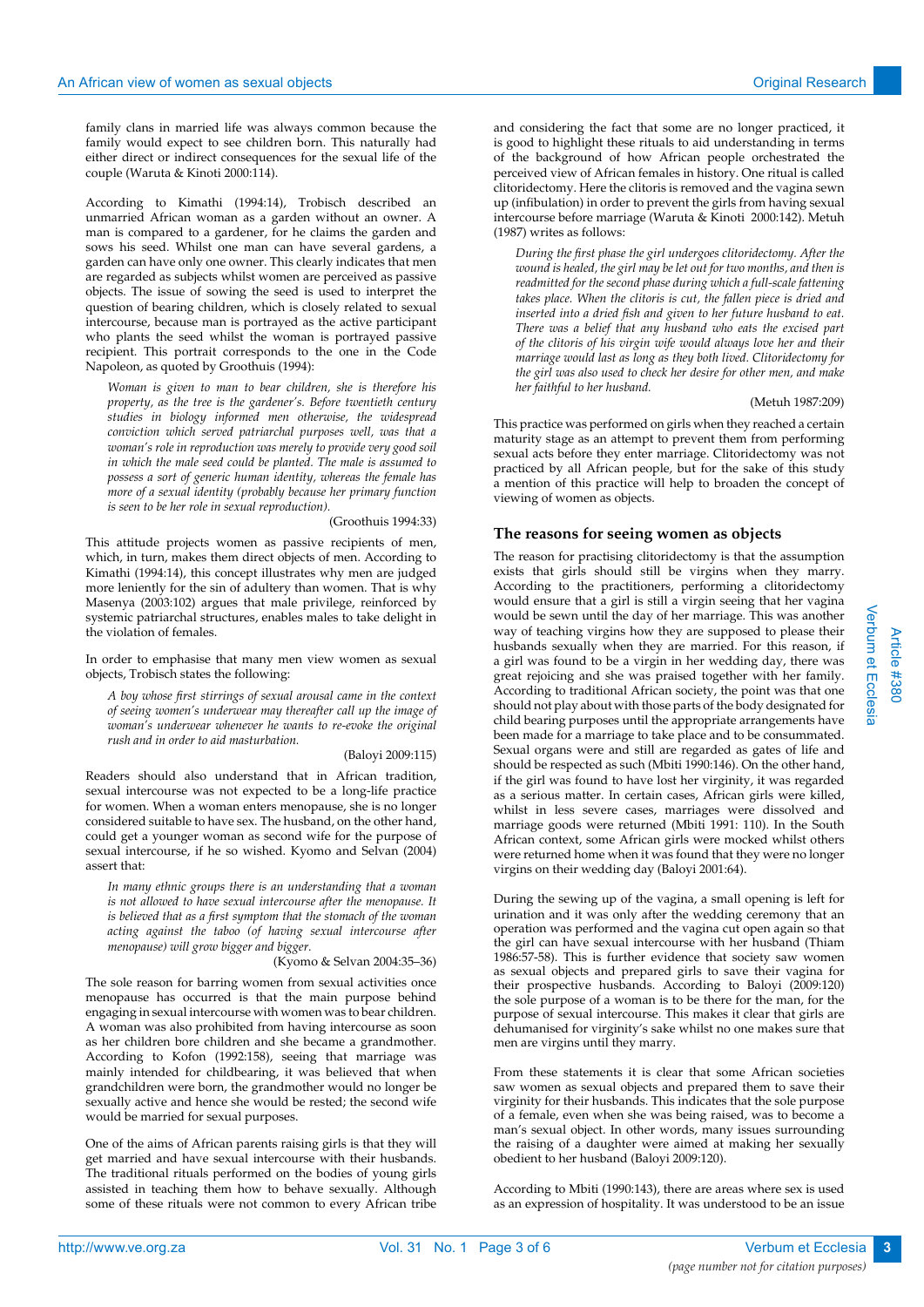of hospitality towards women who need to fulfil such a desire. On the other hand, if a man visits another, the custom is for the host to give his wife, daughter or sister as welcoming gesture towards the guest. That is why in cases where the husband is forced by circumstances to live away from his wife for a long time, it may be arranged for a friend (particularly a husband's brother) to have sexual intercourse with the deserted wife (Kyomo & Selvan 2004:85). This custom is old and outdated, but there are still a few people who practice it.

Trobisch views the woman as a passive recipient even in marriage because the literal translation of the book 'I married you' (also translated into Tsonga as *ndzi ku tekile*) indicates that the man actively married the woman, who was passively married (Baloyi 2009:139). The fact that the emphasis is on the man marrying whilst the woman is being married traditionally makes a woman an object whilst the man is a subject. That might also be the reason why men sexually abuse their wives without the least resistance.

# **The consequences of viewing women as sex objects for individuals and society**

It was reported in the newspaper, the *Sunday Sun*, that a husband residing in Bethal in Mpumalanga sent two men to fetch his wife and brought her into the forest where he was the first to rape her in front of these men. Thereafter the other two also gang-raped her before finally assaulting her and leaving her to die in the forest without any transport (*Sunday Sun* 24 July 2005:31). For the husband and these two men, the woman was nothing more than a sexual recipient.

During an anti-crime road show at Mukhomi, the Limpopo provincial police commissioner referred to a village outside Giyani in Limpopo where 4810 rape cases involving women and children were reported in the province in 2002 alone. He said: 'Just a week ago I was in Nebo where a 75-year-old woman was raped by a boy aged 25 years' (Sengani 2003: Unpublished paper). This is an indication that some men value women as mere sex givers. If sex is not given voluntarily, the men force the women to do so. A report in the media recounts the traumatic story of a minister's 13-year-old daughter being raped by a 43-year-old church elder whilst cleaning the church building (Pule 2002:4).

According to Kimathi (1994:13), a woman's part in the sexual act was confined to pleasing her husband and bearing children. In the Kamba tradition (A tribe in Kenya) woman avoided sexual excitement. If she showed evidence of sexual excitement and became an active participant in the sexual act (with her husband), it was an indication to the husband that it was time he married a new wife. Therefore the sexual act was for the enjoyment and satisfaction of men only. In other words, the woman was expected to remain as passive as possible during sexual intercourse to avoid arousing the suspicions of her husband, whilst the husband enjoyed it freely without the least resistance (Kimathi 1994:14). Although the Kamba traditions cannot be used for all Africans, it helps the reader to understand that the issue of African people reducing women to sexual objects is an issue that needs attention.

Similarly, some women were beaten by their husbands to force them to offer sexual intercourse. Severe force has often been applied by men who regard women simply as sexual objects. According to Dreyer's research (2009), an interviewee said:

*He forced me to have sex with him. If I said I was tired he forced me or beat me and said he paid lobola for me. I must give him anything that he wants. He said he married me for sex. So I have to do what he wants just to make him happy.*

#### (Dreyer 2009:2)

In this context, the sexual act was performed not to please both persons, but to please the man because he is the subject whilst the wife is the object. Maluleke and Nadar (2002:14) say that practices such as *lobola* and dowry are entrenched and established cultural practices and expectations that disadvantage and violate women. However, I believe such a statement to be a generalisation which needs more research because the practice of *lobolo* does not always yield the same expectation. There is a need to also study the other positive aspects of *lobolo*, such as a 'token of gratitude' (Baloyi 2010:17) as part of African tradition.

The man referred to in Dreyer's research is evidence of the fact that he only married for reasons of sex, which means that if his wife fails to participate in sexual acts for some reason, the marriage becomes meaningless and might be dissolved. The importance of the sexual aspect is the most central reason for marriage. That is why when there is no longer any need for sexual activities the woman would tell her husband that it is time he looked for a new wife to perform the sexual role (Kimathi 1994:13). The traditional reason for the end of sexual relations was the menopause because that meant the end of the procreation responsibility, which formed the backbone of marriage. This is another indication that men could continue to be active in sexual intercourse whilst their wives were exempted.

Some women are sexually harassed in the workplace by people who promise them employment or promotion. According to Baloyi (2009:110) Marrie Fortune revealed a story of a woman in America. She says that one woman quit her job because a male senior co-worker begged to have sexual intercourse for the sake of securing her job. Baloyi (2001:117) indicates that the same harassment often occurs in South Africa as well. One example of this is the dissolution of a marriage after the husband found out that his wife was having sexual intercourse to gain promotion at work (Baloyi 2001:118).

One of the examples from the Bible is taken from Judges 19:24 and reads: 'Here is my virgin daughter and his concubine. I will bring them out to you now and you can use them to do them whatever you wish.' Without taking into consideration the circumstances and the cultural beliefs of this man, one could easily think that women have been doomed from biblical days to serve no other purpose than to provide sexual relief for men. It is very sad that when the virgin daughter expected to get protection from her father, the head and protector of the members of the patriarchal household, she was betrayed not by a boyfriend or a close girl friend, but by the one who had fathered her (Masenya 2003:116). This immediately suggests that men who see women as sexual objects may be handicapped by their culture and traditions, which is also the case in Africa. This is a culture in which women were subjected even regarding sexual matters. This is supported by Kyomo and Selvan (2004:85) who indicates that even the sexual taboos and restrictions were mostly one-sided, teaching women to be the objects of men.

# **CRITICAL EVALUATION**

It is evident that there are a number of causes that contributes to males seeing females as their sexual property or objects in South Africa. It is also very clear that African culture did not invent all these causes, many of which are the result of technology. Africans can take the blame for their part of the problem, for instance clitoridectomy. Another point is that this practice was biased because it only conserved the virginity of girls, but nothing was done to men for the same reason. In this way African society demonstrated its lack of respect towards women. It is also unfair to hold women's biological appearance against them. They deserve to be treated with the same dignity as men.

Louw (2009:95) is correct to say that sexual matters must be accompanied by love in its true sense. He states: 'Sexual love is connected to biological drives. It includes the important dimension of the satisfaction of the sex drive, and eventually at some stage, intercourse.' In other words we cannot think about sexual matters if we disregard or undermine concepts

Verbum et Ecclesia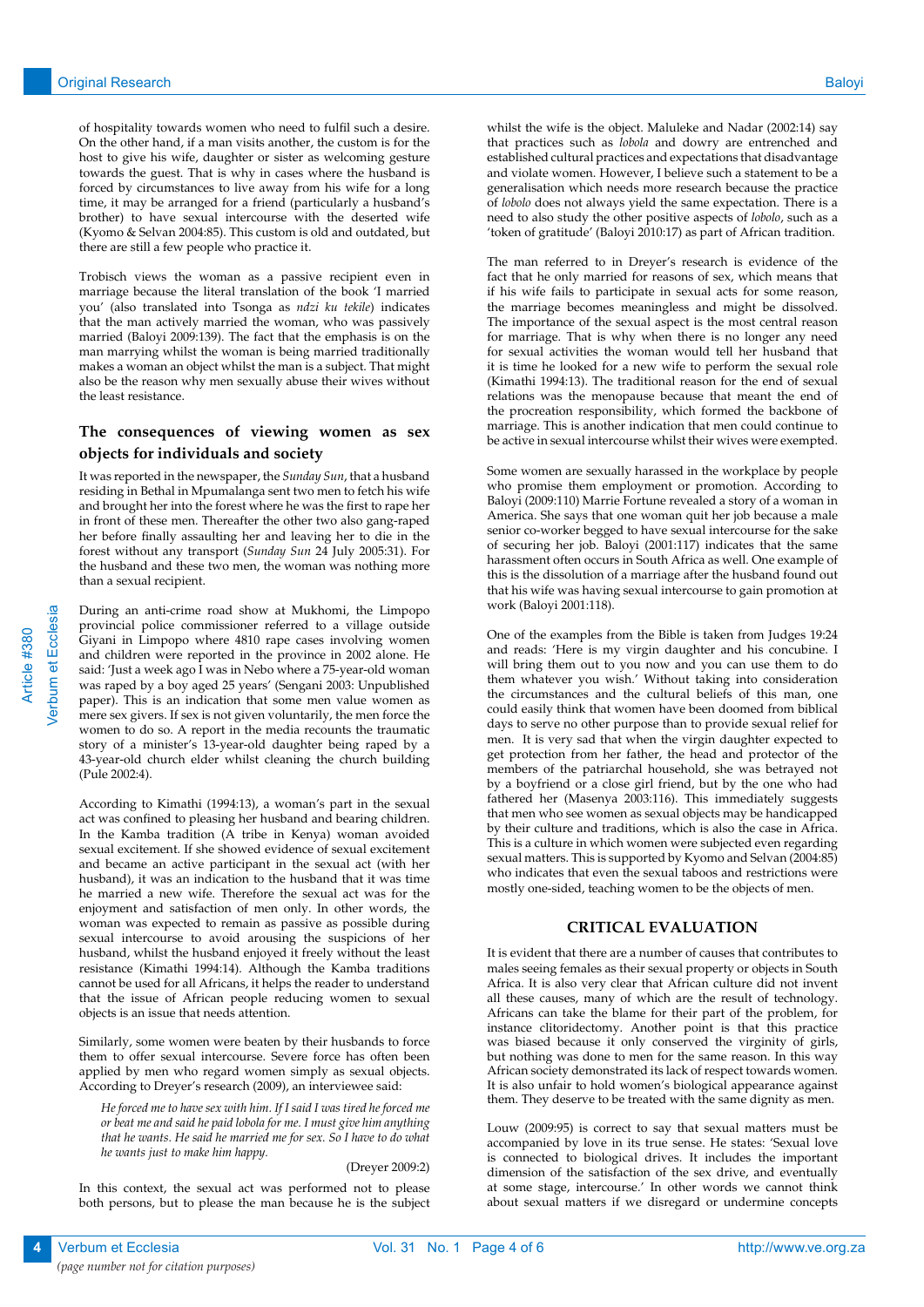like commitment, responsibility and trust. Any sexually related thinking must at least convey the message of trust and honesty. That will mean that the gift of sex should be abused as some people are doing today.

Louw (2009:93) argues that libertarian sexual ideology is where sex is viewed as a positive, beneficial, joyous phenomenon. He writes as follows: 'Its expression is connected to personal health, happiness, self-fulfilment, and social progress.' Although I personally do not support the libertarian sexual ideology, but the fact that if sex is used accordingly (in wedlock) it is positive and can also bring happiness and joy to those involved. In actual fact, sex in its own has nothing negative if it was used accordingly, but whether libertarian ideology should be accommodated or not will need more research to be conducted.

It is good that virginity was highly prized by our ancestors and still is up to today (Van der Walt 1998:10), but guarding it through clitoridectomy indicated a bias against women and underlined the humiliation they suffered because nothing was done to preserve virginity in men. One argument is that if this act was used to prevent girls from having sexual intercourse before they marry, certain measures should have been applied for the same reason towards boys as well. In a certain sense, the question of equality of the sexes has become a relevant one. In my opinion, Africans should have found another way to guard virginity, one that applied to males as well, instead of such a humiliating act. Though it could be argued that this action was not performed by men, socially and culturally, the act symbolises the fact that women are controlled and dominated by men (Mugambi & Magesa 1990:64). In other words, this is an internalised and culturalised form of oppression of women.

African people must be educated to understand that sexual practice is meant for people who are married to each other. When sexual intercourse is practised outside marriage, its initial aim is violated and the consequences are unfavourable (Kofon 1992:158). De Bruyn (1993:161) argues: 'It is unfortunate that we still have women in our society who try to incite men just like Pharaoh's wife tried to do to Joseph.' This statement is not intended to smack the patriarchy in which we are living, but to indicate that even in this patriarchal society, some females try to capitalize on some male weaknesses to bring them down. It must be understood that this statement does not justify a general impression that all women expect the same treatment from men. There are women who expect sexual issues to be confined to a committed relationship.

# **Females are also images of God**

There are many references to the image of God in the work of theologians (cf Berkhof 1988:26-31; Nyirongo 1997:107; Waruta & Kinothi 2000:130; Masenya 2003:98-122; Mokgotho 2004:69). For the purpose and the time for this study I will not detail the different understandings and theological convictions about the concept of Image of God (Gen.1:26-27), but I will indicate the fact that God created both males and females in His image. These teachings are very important when trying to rebuild the image of women that has been damaged by those people who think that women were created only to please men sexually. Like the depiction of women in Judges 19 (see Masenya 2003:99), John 8 should first be read in the context of women as images of God to reduce the damage done to women.

In agreement with Fowler (1991:4), it should be said that the characteristic that most distinguishes human beings (males and females) from all other creatures is the issue of the image of God. According to Genesis, humanity was made in God's image and it exists in both sexes and does not permit us to set women aside when it comes to a full understanding of the nature of this image (Borreson 1986:27). MacGrath (1992:214) is correct when indicating that the creation order of God was violated during the fall so that now people are looking at things from the perspective of the fall. Even if we understand the Biblical message about the 'suitable helper' (Gen.2:18) when reading books and listening to those who preach about it in different churches, many people still fail to give this concept its true meaning, hence they think that because women were created second according to the second creation story, it means they were created for and to be objects of men. This view is influenced by the corruption that entered man during the fall, seeing as it was not like that before. Moltman (1984:11) makes a good point in believing that the starting point for an individual is to know that the dignity of man has its roots in the fact that every human being (women included) is an image of God.

# **The role of the Church**

The Church must not shrink from teaching about the sinfulness and the consequences of sexual relationships outside marriage. This is why Van der Walt (2003:257) emphasises that sexual intercourse without trust is like playing with fire and can only bring seeming happiness, because it is nothing other than mutual exploitation and abuse. It is the duty of the Church to refute and correct the thinking of many people on arguments that condone and support premarital sexual intercourse, including when the man has to be sure whether his fiancée can bear children and the use of contraceptives which prevent unexpected pregnancy to make sexual sin holy. (Kyomo & Selva 2004:38). Both within and outside the Church we should try to reach out to people through workshops, *indaba* gatherings, wedding preaching, premarital counselling sessions and other means to indicate to the people that sexual behaviour was meant from the beginning for married people only. According to Posel (2008:47), the Church is able to change the way how it talks about sex by strongly advocating sexual purity.

The Church through its prophetic voice should also advocate that the government should also impose stiffer penalties for sexual offences and make them a priority. People need to understand that seeing women as objects is another form of abuse. Stack *et al*. (2004:86) indicate that the Church can help individuals to have strong ties with religion which will also help them to have stronger marriages that helps to avoid the impure sexual thinking because the weak and unhappy marriages often expose people to these sex-related issues.

Waruta and Kinoti (2000:132) argue that women are not objects but subjects who should be treated with respect and honour. It is the Church's responsibility to transmit the message that liberates men from a wrong understanding of women. A liberating message for both men and women regarding sexual matters is important. Men need to be afflicted for the views of seeing women as objects. We must afflict the oppressor and support the afflicted in liberating the victims of oppression (Baloyi 2009:330). The Church and society need to empower women economically as a means of liberating them. Women can be empowered by helping them in seeking employment, encouraging them start small business and starting community projects (Koons & Anthony 1991:134).

# **CONCLUSION**

The reduction of women to mere sex objects as illustrated by the growing number of sexual offences in our country should become a matter of urgent concern, not only for the Commission for Gender Equality, but also for every responsible citizen of both sexes. We cannot become a community with a good name in the international media if the reduction of these sexual offences does not become a priority in all spheres of life, that is, in the home, in the workplace and in schools. There is a clear indication that most of the sexual immorality and sex scandals that are growing so fast in our country are rooted in the way men behave towards women, especially the issue of viewing women as mere objects of men. It is true that this behaviour has been cultivated culturally, but it has been fostered by the media and advertisements which make it easier for men to portray women as objects of sex. It is our responsibility as citizens of this country to engage watchdog bodies to inform Broadcasting Complaints Committee of South Africa on advertisements that promote the idea of seeing our mothers and sisters as sexual objects.